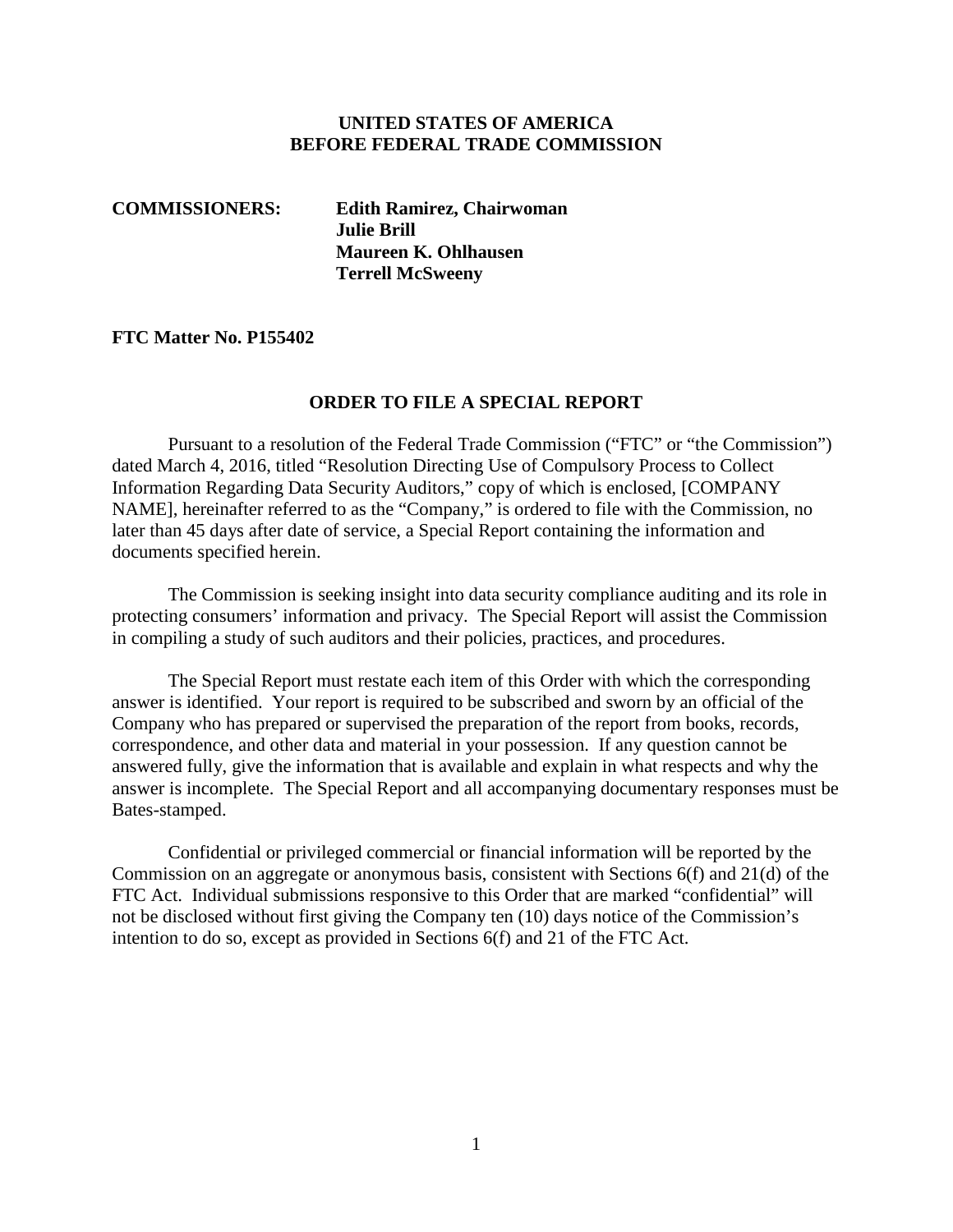# **Specifications**

Please provide the following information, documents, and items, consistent with the definitions, instructions, and formatting requirements contained in Attachment A:

1. **Identification of Report Author**: Identify by full name, business address, telephone number, and title of the person(s) who prepared or supervised the preparation of the Company's response to this Order and describe in detail the steps taken by the Company to respond to this Order. For each specification, identify the individual(s) who assisted in preparation of the response. Provide a list of the persons (identified by name and corporate title or job description) whose files were searched and identify the person who conducted the search.

# 2. **Company Information**:

- a. State the Company's complete legal name and all other names under which it has done business, its corporate mailing address, all addresses from which it does or has done business, and the dates and states of its incorporation.
- b. Describe the Company's corporate structure, and state the names of all parents, subsidiaries (whether wholly or partially owned), divisions (whether incorporated or not), affiliates, branches, joint ventures, franchises, operations under assumed names, websites, and entities over which it exercises supervision or control. For each such entity, describe the nature of its relationship to the Company.
- c. Identify each individual or entity having an ownership interest in the Company, as well as their individual ownership stakes and their positions and responsibilities within the Company.

# 3. **Products and Services**:

### a. **Payment Card Industry Data Security Standard ("PCI DSS") Compliance Assessments**

i. State whether the Company performs PCI DSS Compliance Assessments and, if so, describe the nature of the service, the length of time that the Company has been certified to perform PCI DSS Compliance Assessments, the process by which the Company became certified to perform these Assessments, and the number of Compliance Assessments that the company has performed annually for each year of the Applicable Time Period.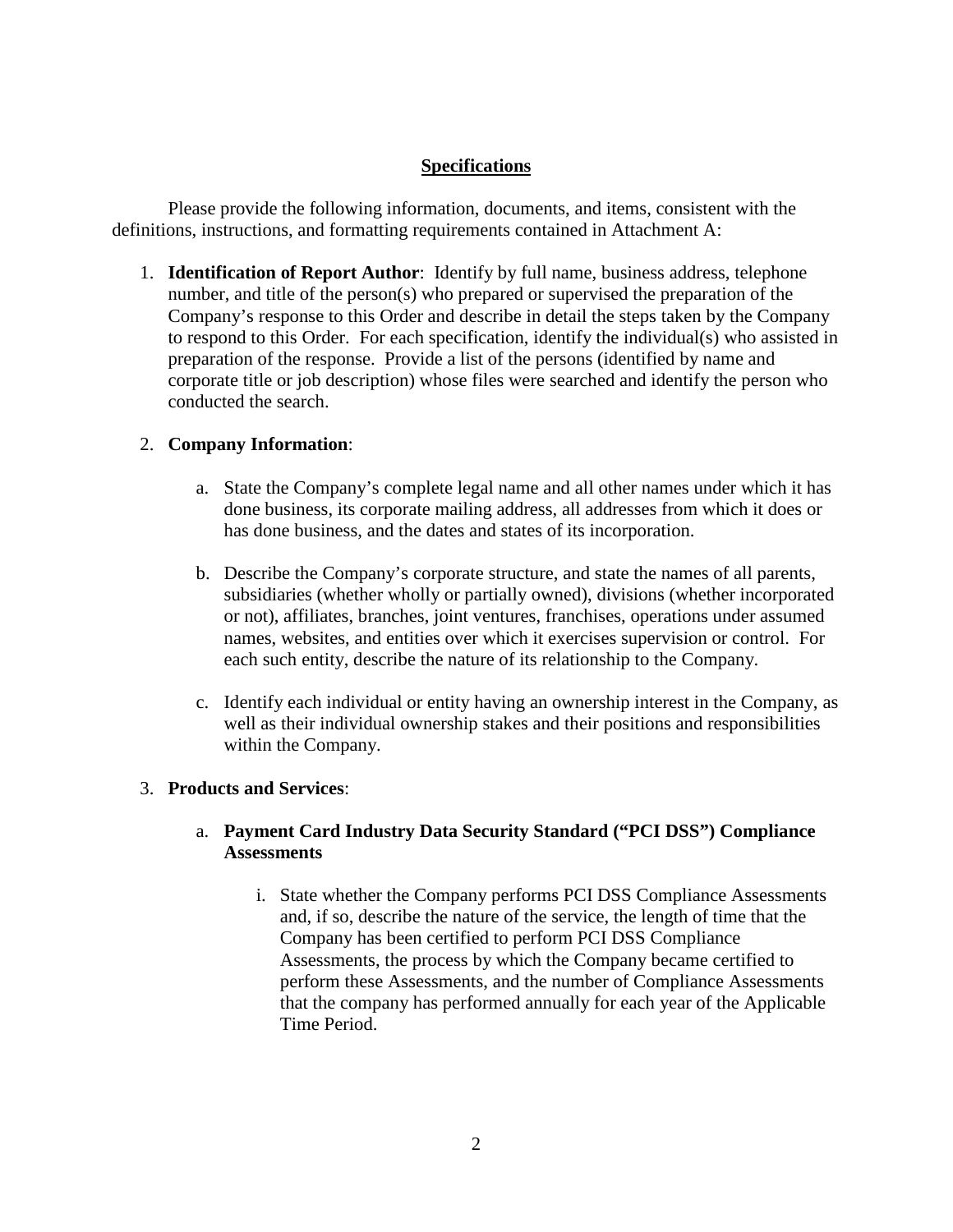- ii. For each year of the Applicable Time Period, state the Company's (a) annual total gross revenue; and (b) annual gross revenue attributable to Compliance Assessments.
- iii. State whether the Company employs any Qualified Security Assessors ("QSAs") and, if so, state:
	- 1. the number of QSAs currently employed by the Company;
	- 2. the qualifications and/or certifications that the Company requires QSAs to obtain;
	- 3. any additional or recurrent training the Company requires QSAs to undergo, including a description of each training requirement, the names of the companies or individuals providing the training, and the frequency with which each QSA must undergo each training; and
	- 4. provide copies of all policies and procedures relating to the qualification and training requirements for QSAs, including but not limited to, any training manuals or other training materials.
- iv. For each year of the Applicable Time Period, state the number and percentage of clients for which You completed a Compliance Assessment and for which You declined to provide:
	- 1. a "Compliant" designation on the Attestation of Compliance ("AOC"); or
	- 2. an "In place" designation on the final Report on Compliance ("ROC").
- v. For each year of the Applicable Time Period, state the number and percentage of clients for which You completed a Compliance Assessment and for which You provided:
	- 1. a "Non-compliant" designation on the AOC; or
	- 2. a "Not in place" designation on the ROC.
- vi. If there is any difference between the answers for questions  $3(a)(iv)(1)$  and  $3(a)(v)(1)$ , explain the reason(s) for the difference.
- vii. If there is any difference between the answers for questions  $3(a)(iv)(2)$  and  $3(a)(v)(2)$ , explain the reason(s) for the difference.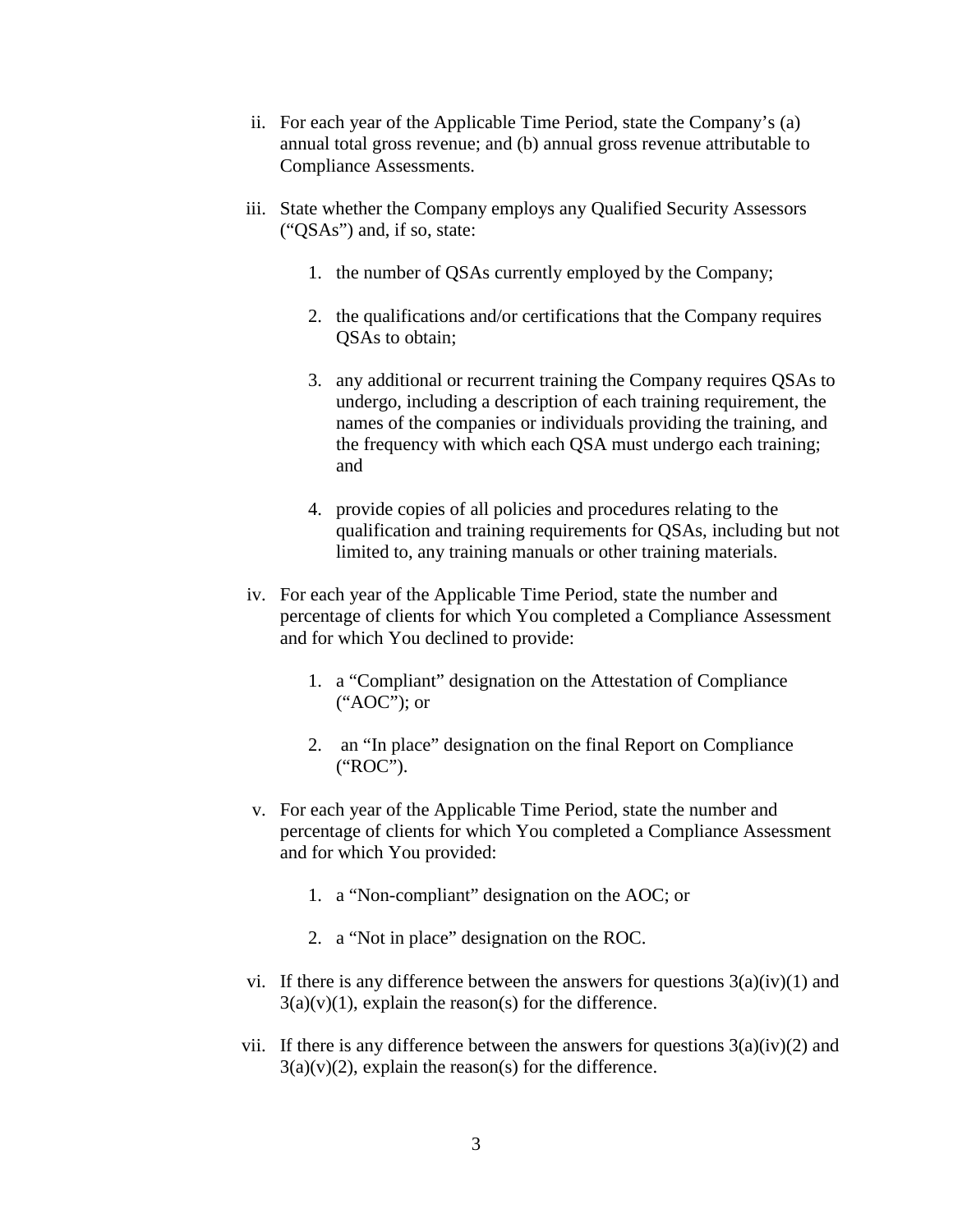- viii. Describe the Compliance Assessment process and provide copies of all policies and procedures related to Compliance Assessment. Your description of the Compliance Assessment process should include, but not be limited to, a discussion of:
	- 1. the bidding process and the process by which you compete for and enter into contracts for Compliance Assessments with clients, including but not limited to how You initiate contact with potential clients and any factors that are negotiated with clients such as price, time for completion, or process for the Compliance Assessment;
	- 2. the staffing of Compliance Assessments, including: (A) the typical number of individuals assigned to a Compliance Assessment, (B) how that number is determined, (C) the professional and training qualifications that each individual assigned to the Compliance Assessment is required to possess, (D) the division of labor between the individuals, and (E) non-Compliance Assessment duties of individuals while they are performing a Compliance Assessment;
	- 3. the typical length of time to complete Compliance Assessments;
	- 4. the Company's pricing structure for Compliance Assessments and typical cost to clients of Compliance Assessments;
	- 5. the method by which the scope of Compliance Assessments is determined, including but not limited to, the extent to which a client or any third party, such as the PCI Security Standards Council ("PCI SSC"), a Payment Card Network, Acquiring Bank, or Issuing Bank, is permitted to provide input into the scoping of Compliance Assessments;
	- 6. the process by which the Company determines whether to use sampling as part of a Compliance Assessment, including, but not limited to, a description of the methodology used to determine that any sample is sufficiently large to assure that controls are implemented as expected. As part of Your response, provide copies of all policies and procedure related to sampling, as well as all documents related to a representative Compliance Assessment that included sampling, including all communications between the Company and the client or any third party, such as PCI SSC, a Payment Card Network, an Acquiring Bank, or an Issuing Bank;
	- 7. the methodology and tools the Company uses to perform Compliance Assessments;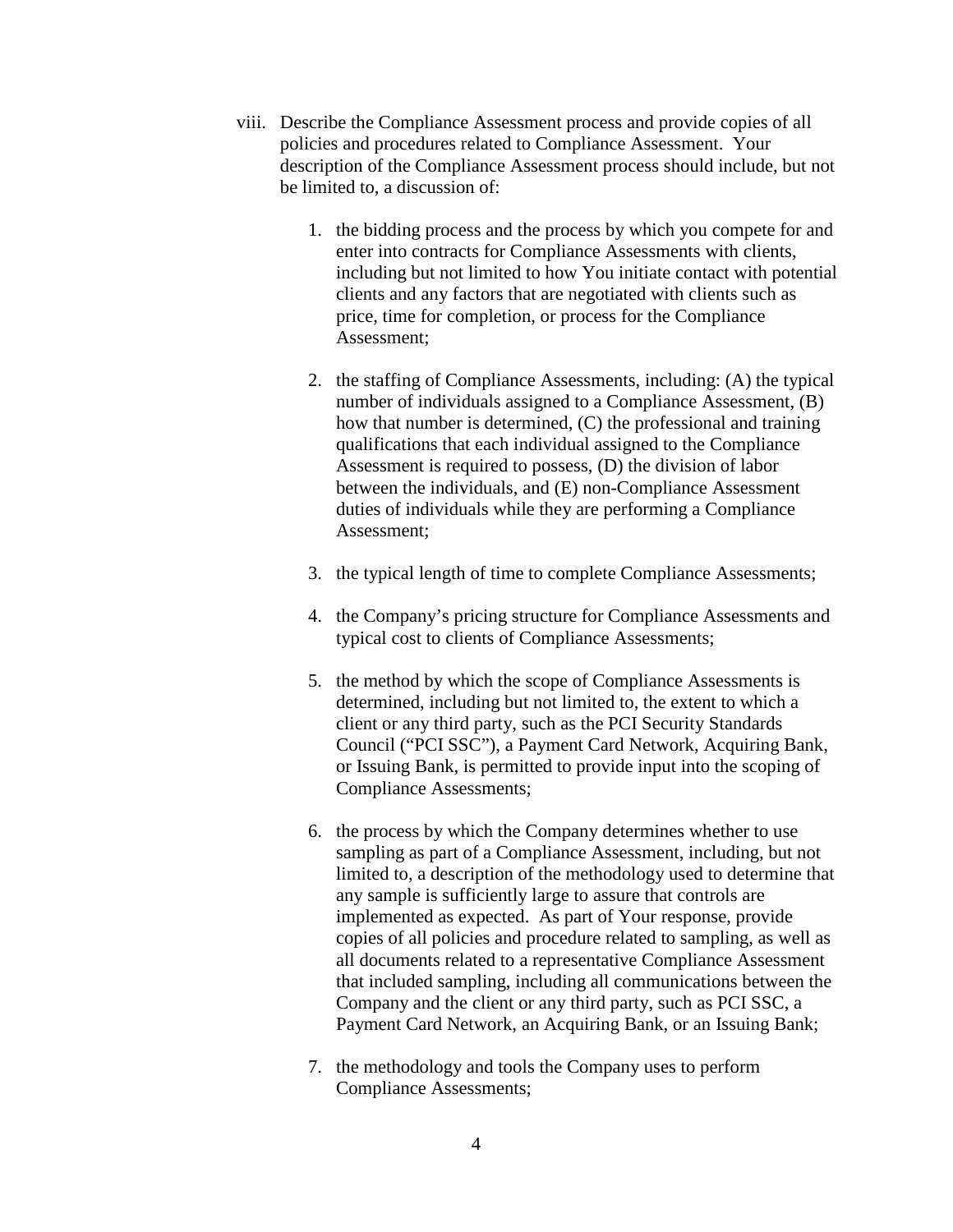- 8. the guidelines and policies for interviewing a client's employees as part of a Compliance Assessment. As part of Your response, identify any PCI DSS requirement for which client employee interviews alone could establish whether a client had satisfied the requirement;
- 9. the policies, procedures, and methodology used by the Company to determine whether a client that has not explicitly met a PCI DSS requirement has implemented an adequate compensating control. As part of Your response, provide copies of all policies and procedures relating to compensating controls, and describe the steps the Company undertakes to determine whether a client has effectively implemented compensating controls;
- 10. the extent to which the Company communicates with clients in determining the adequacy of any compensating control. As part of Your response, provide all documents related to a representative Compliance Assessment that considered a compensating control, including all communications between the Company and the client or any third party such as PCI SSC, a Payment Card Network, an Issuing Bank or an Acquiring Bank; and
- 11. the policies and procedures for completing a Report on Compliance ("ROC"), including, but not limited to a discussion of whether a draft report is created, whether that draft is shared with the client or any third party such as PCI SSC, a Payment Card Network, an Issuing Bank or an Acquiring Bank, whether the Company accepts input on the draft from the client or any third party, and whether the Company ever makes changes to the draft report based upon the client or other third parties' input. As part of Your response, provide all documents relating to a representative Compliance Assessment in which You provided a draft of the report to the client and/or any third parties, including a copy of the draft report, any communications with the client or third parties about the draft report, and the final ROC.
- ix. Provide: a copy of the Compliance Assessment with the completion date closest to January 31, 2015; and a copy of a Compliance Assessment completed in 2015 that is representative of the Compliance Assessment that the Company performs. For each Compliance Assessment provided in response to this specification, the Company shall also include a copy of any contract with the client for which the Compliance Assessment was performed, all notes, test results, bidding materials, communications with the client and any other third parties, such as the PCI SSC, a Payment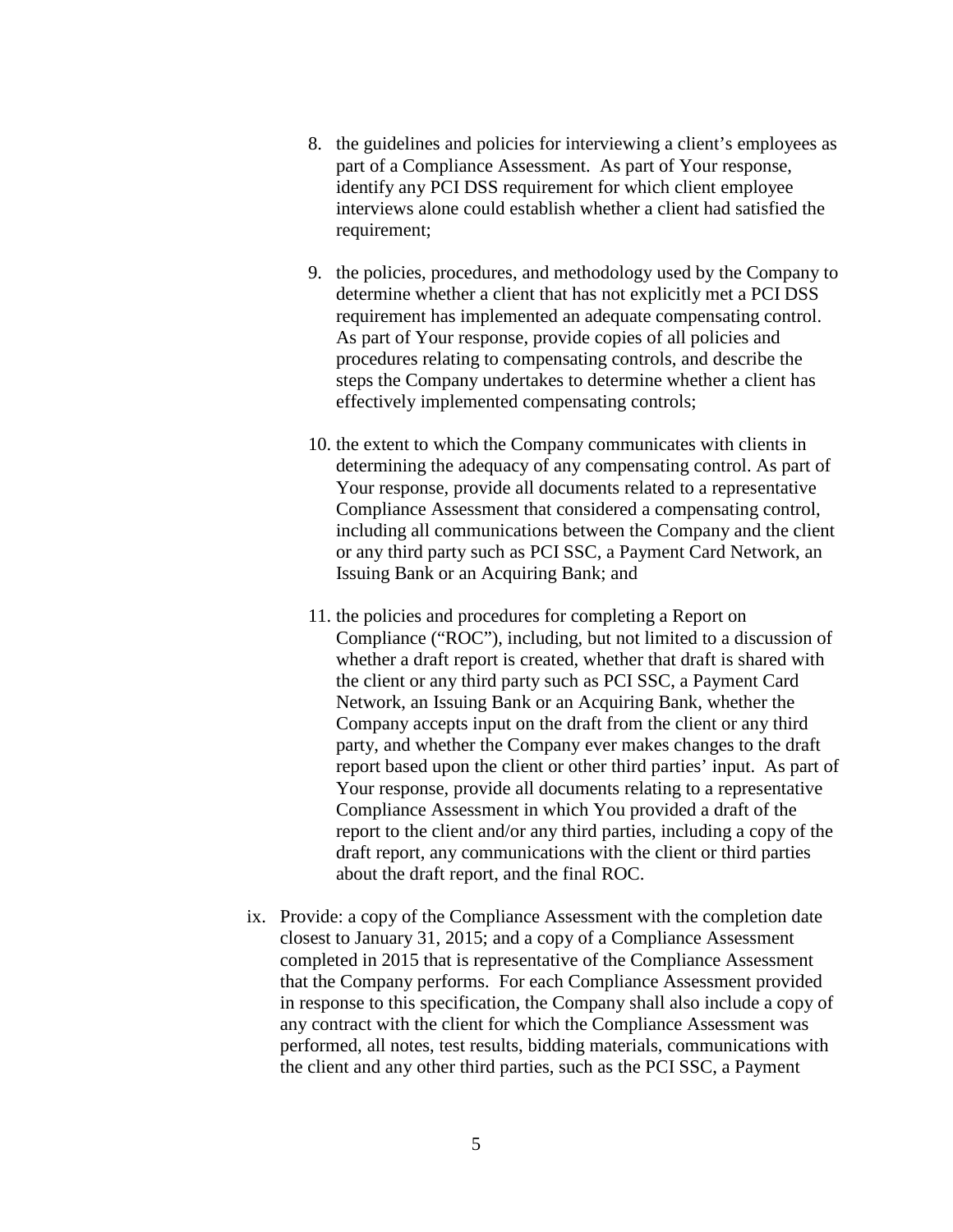Card Network, an Issuing Bank or an Acquiring Bank, draft reports, the final ROC, and the AOC.

- x. State whether the Company ever identifies deficiencies in a client's network during a Compliance Assessment and gives the client the opportunity to remediate the deficiency before the Company completes its final ROC. If so, provide all documents relating to a representative Assessment where the Company gave the client an opportunity to remediate before completing the ROC, including any communications between the Company and the client or any third parties such as PCI SSC, a Payment Card Network, an Issuing Bank or an Acquiring Bank, and the final ROC and AOC.
- xi. State whether the Company ever identifies deficiencies in a client's network during a Compliance Assessment and issues a final ROC before the deficiencies are remedied based on assurances that the client will remedy the deficiencies in the future. As part of Your response, provide copies of all policies and procedure related to remedying deficiencies.
- xii. State whether the Company has any policies or procedures relating to potential conflicts of interest, including, but not limited to, any policies that prevent the Company from providing Compliance Assessments to clients to which it has also provided another type of service, or that concern the marketing or provision of other services to clients for which You have provided a Compliance Assessment. As part of Your response, provide copies of all relevant policies and procedures.
- xiii. State the annual number of the Company's Compliance Assessment clients that have suffered a Breach in the year following the Company's completion of the Assessment for each year of the Applicable Time Period. For each such client, state whether it was subsequently determined not to be PCI compliant and provide the date of the initial Compliance Assessment and any communications between the Company and client or any third parties such as PCI SSC, a Payment Card Network, an Issuing Bank or an Acquiring Bank related to the Breach.

#### b. **Forensic Audits**

- i. State whether the Company provides any Data Security Forensic Audit Services and, if so, describe the services and the length of time that the company has offered these services.
- ii. State the Company's annual gross revenue attributable to Data Security Forensic Audit Services for each year of the Applicable Time Period.